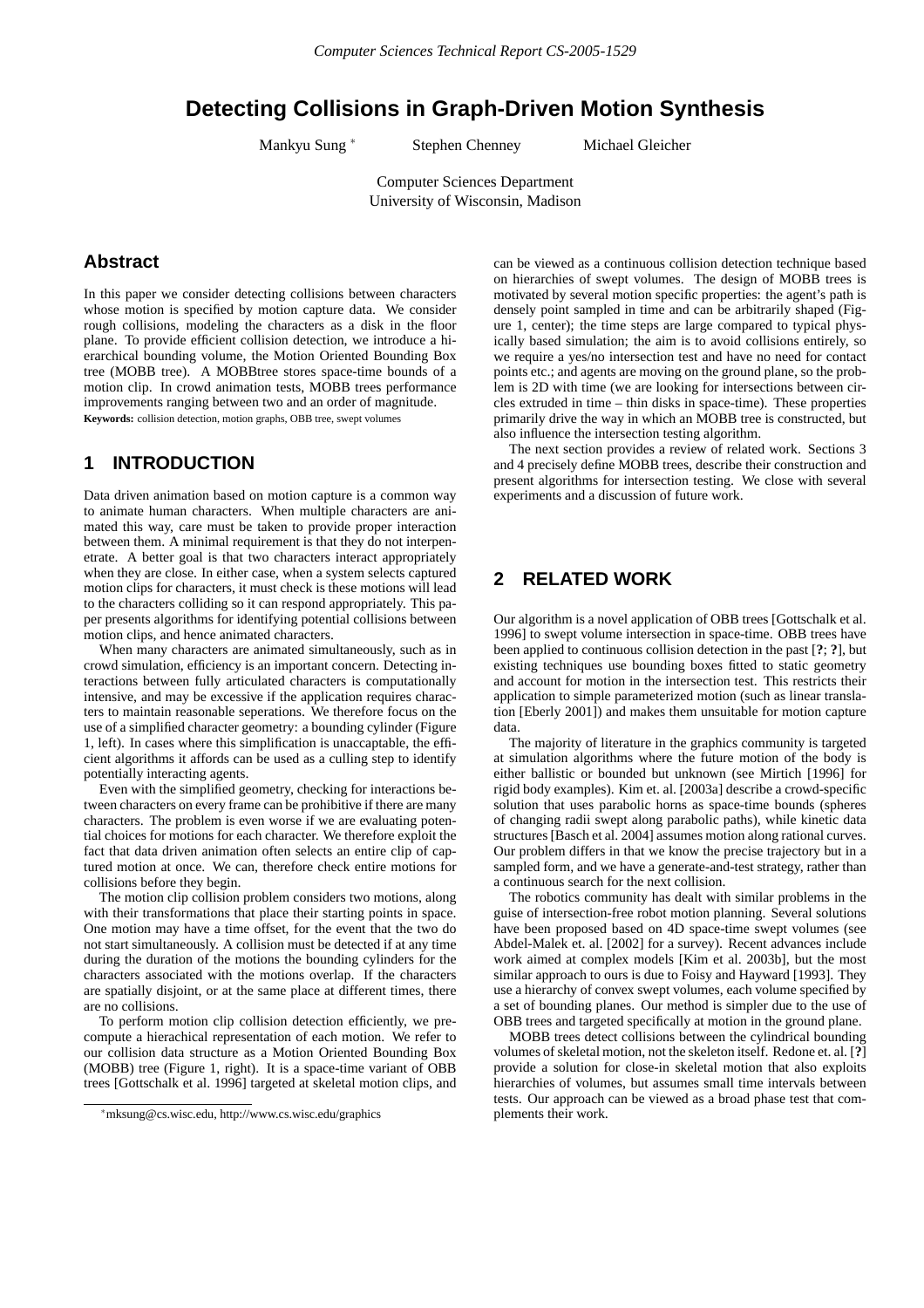#### *Computer Sciences Technical Report CS-2005-1529*



**Figure 1:** *On the left, a sample frame of motion data from a clip used in our system. The skeleton is bound by a vertical cylinder centered on its root position with a radius large enough to contain the limbs. Center is a 3D space-time visualization of two motions that do not intersect in time (vertical axis) even though their paths cross in space. Each cylindrical bound is now a thin disk - a circle in space extruded in time. On the right, part of the Motion Oriented Bounding Box (MOBB) for the motions. This hierarchical structure bounds the motion in space-time and enables efficient collision queries.*



**Figure 2:** *Three levels in an MOBB tree hierarchy. Boxes are split evenly in the time (vertical) dimension going from one level to the next, and then spatial bounds are generated containing all the samples in that time-slice.*

### **3 MOBB TREES**

The motion clip collision detection problem considers a pair of motions,  $\mathbf{m}_a(t)$  and  $\mathbf{m}_b(t)$ . A motion is a function that maps times to character pose. Because we simplify character geometry as a cylinder, we consider motion functions as providing three values for any given time: the position of the character in the plane  $(x, y)$ and the radius of the cylinder around the character *r*. For simplicity, we center the cylinder around the projection of the character's root joint onto the ground plane. We compute  $r$  from the point on the character whose projection is furthest from this position. When the character is assymetric, for example when carrying a large sword, the use of the root as center leads to an oversized bounding cylinder. In practice, this has not been a problem. In fact, we often use a fixed value for *r*.

Because we are working with data-driven animation, motions are representing by samples. We assume, without loss of generality, that the first sample is at time  $t = 0$ . We also assume that the motions are sampled finely enough that we need not consider interpolation between samples.

A collision detection test is given two motions,  $\mathbf{m}_a$  and  $\mathbf{m}_b$ , a 2D transformation for each,  $\mathbf{T}_a$  and  $\mathbf{T}_b$ , and a time offset for each,  $t_a$ and  $t_b$  measured in a global timeframe. Define  $t_{start}$  as  $max(t_a, t_b)$ and  $t_{end,a}$  and  $t_{end,b}$  as the last sample in  $\mathbf{m}_a$  and  $\mathbf{m}_b$  respectively. The test should return a positive result (an intersection) if there exist sample times,

$$
(t_{start} - t_a) \le o_a < t_{end,a}
$$
  

$$
(t_{start} - t_b) \le o_b < t_{end,b}
$$

such that

$$
\|\mathbf{T}_a\mathbf{m}_a(o_a) - \mathbf{T}_b\mathbf{m}_b(o_b)\| < r_a(o_a) + r_b(o_b) \tag{1}
$$

In practice, the time offsets could be arbitrary real numbers, while the samples are discrete. We therefore interpret  $\mathbf{m}_a(o_a)$  to be the sample from the time closest to but below  $o_a$ . An alternative is to interpolate  $\mathbf{m}_a$ , but our sample spacing is sufficiently fine with respect to the agent's speed and size that this is unnecessary for the purposes of collision avoidance.

In 3D space-time, each sample is a short cylinder, axis aligned with the time dimension, the center of the base at  $(\mathbf{m}(t);t)$ , radius  $r(t)$  and height equal to the sample spacing, *dt*. Detecting a collision is equivalent to identifying collisions between these space-time cylinders, appropriately transformed.

An MOBB tree is a hierarchical bounding volume in 3D spacetime. Each node in the hierarchy is an oriented bounding box with one axis parallel to the time domain and the other two axes lying in the *xy*-plane. This is equivalent to a 2D spatial OBB extruded in the time domain. Each node bounds a set of samples from *tmin* to *tmax*. The children of a node in the tree bound the subsets of samples from *t<sub>min</sub>* to  $\frac{t_{max} - t_{min}}{2}$  and  $\frac{t_{max} - t_{min}}{2}$  to  $t_{max}$ . In other words, the hierarchy is built by subdividing the volume at its midpoint in time.

The following sections describe how we construct a MOBB tree from a motion, and how we intersect two MOBB trees.

#### **3.1 Fitting MOBB trees**

MOBB trees are built in a manner analogous to standard OBB trees: given a sequence of samples to bound, we must compute the orientation and dimensions of the box, and then recurse on the two child sub-sequences. Note that in each node we store data defining a 2D OBB tree and the time range for which it is valid, which can be thought of as the third dimension of the space-time box. Three levels of an example tree are shown in Figure 2.

Given a set of sample points in 2D, the optimal oriented bound-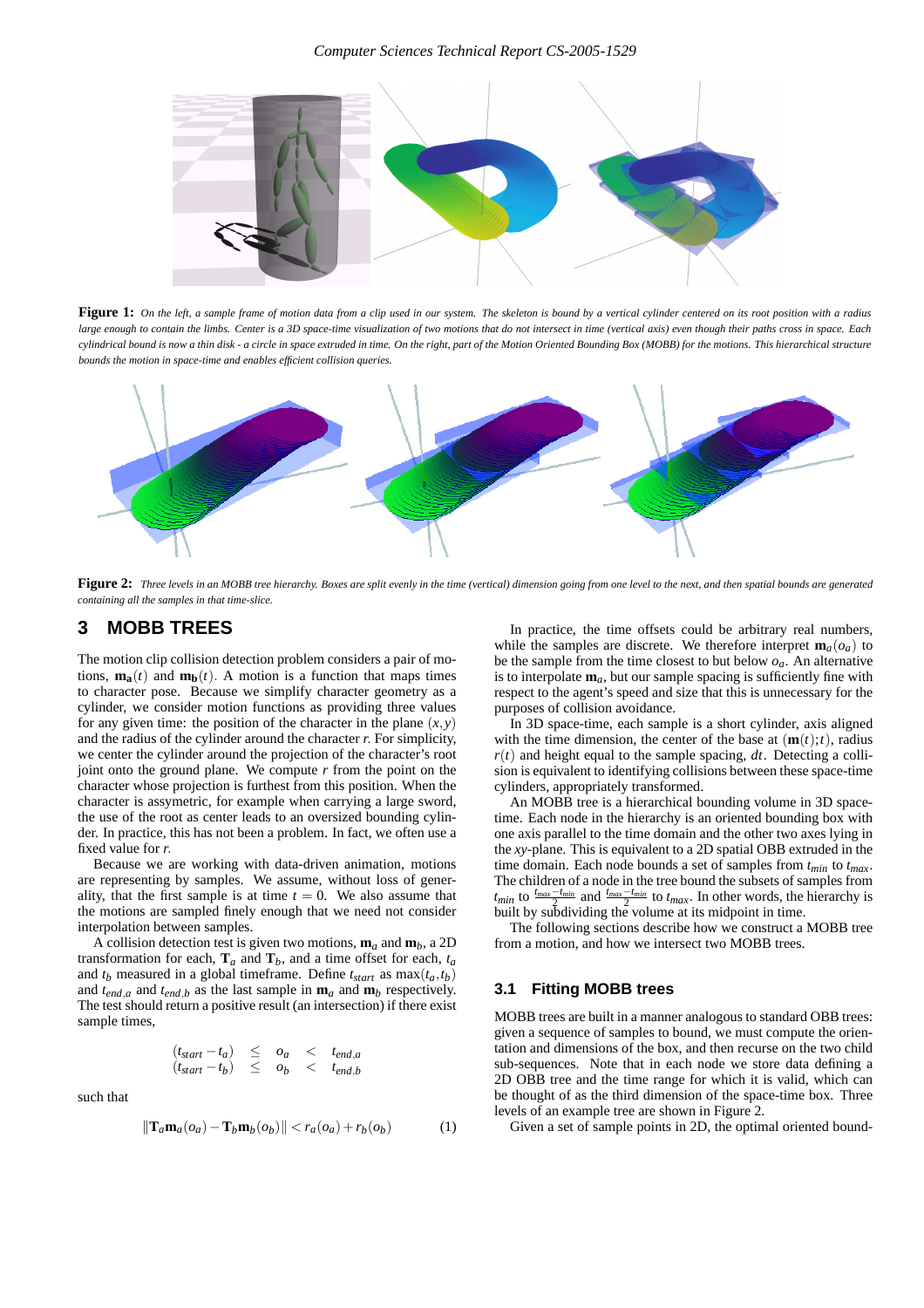ing box (OBB) can be computed by computing the second order statistics of the points [Gottschalk et al. 1996]. In practice, we find it sufficient to approximate the optimal box with one obtained by a simpler method.

Given a set of sample points, we choose the major axis of the OBB,  $\mathbf{a}_0$ , by subtracting the location of the first sample,  $m(t_{min})$ from that of the last,  $m(t_{max})$ , and normalizing:

$$
\mathbf{a}_0 = \frac{\mathbf{m}(t_{max}) - \mathbf{m}(t_{min})}{\|\mathbf{m}(t_{max}) - \mathbf{m}(t_{min})\|}
$$

The minor axis is perpendicular:  $\mathbf{a}_1 = (-a_{0,y}, a_{0,x})$ .

To compute the dimensions of the box, we iterate over the samples and keep track of the maximal extents seen. To compute these, each sample is transformed into the box's local coordinate system and  $r(t)$  is added (subtracted) to get the maximal (minimal) extent in each dimension. If  $\mathbf{d}_{max}$  and  $\mathbf{d}_{min}$  are the largest and smallest extents found, then the center of the OBB is at

$$
\mathbf{c}_{local} = \frac{\mathbf{d}_{max} + \mathbf{d}_{min}}{2}
$$

and the dimensions of the box are

$$
\mathbf{d}=\frac{\mathbf{d}_{max}-\mathbf{d}_{min}}{2}
$$

The center is transformed back into global coordinates and stored, along with  $\mathbf{a}_0$ ,  $\mathbf{a}_1$  and **d**. Each node also stores  $t_{max}$  and *tmin*.

After computing the bound at one node, we divide the duration of the sample sequence in half. Recursion stops when a fixed number of samples,  $n_{min}$ , remain and the samples are stored in the node (OBBs are still computed and stored for leaf nodes). We experimented with various values for *nmin*, ranging from 1 to 50. Optimal performance occurred at *nmin* = 10, which reflects the cost of a 2D OBB intersection relative to computing the distance between two samples. Performance is near best when one OBB test is equivalent to  $\frac{n_{min}}{2}$  sample distance tests.

Standard OBB tree construction algorithms [Gottschalk et al. 1996] use second order statistics to determine the box axes. We tested this method but found it gave essentially identical results (comparing box area) as our method, which is simpler to implement.

### **3.2 Intersection Testing**

Intersection testing of two MOBB trees is very similar to testing standard OBB trees. Note that we are seeking only yes/no intersection queries, and hence can exit as soon as an intersection is found. Input to the intersection test is two MOBB nodes, *A* and *B*, their 2D spatial transformations from world coordinates,  $\mathbf{T}_a$  and  $\mathbf{T}_b$  (rotation and translation) and the time offsets,  $t_a$  and  $t_b$ . An example collision test is presented in Figure 3.

We first test that the nodes overlap in time: if  $t_a + A \cdot t_{max} < t_b +$  $t_{min}$  then the boxes do not overlap in time (Figure 3(c)) and we can exit with no collision, and the same if  $t_a + A \cdot t_{min} > t_b + t_{max}$ . If temporal overlap is found, we test *A*'s and *B*'s 2D OBBs using separating axes tests. There are only four axis tests required. If the OBBs do not overlap there is no collision (Figure 3(b) and (d)), otherwise we perform one of two actions (Figure 3(a) and (e)): if one of the boxes is a leaf, we call a procedure to test the leaf against the other tree; otherwise we make recursive calls to compare all the child nodes.

A leaf versus tree node test checks the time interval covered by the leaf against the time intervals covered by the node's children (Figure 4). If a child overlaps the leaf, we recurse on the child.



**Figure 3:** *Testing two internal MOBB tree nodes, A*<sup>00</sup> *and B*00*. The relative spatial and temporal arrangement of the nodes is shown in (a). The algorithm first tests for temporal overlap, and then spatial overlap. In this case there is an intersection, so the algorithm recurses with the four combinations of child nodes. At the next level, tests (b) and (d) fail because there is no spatial overlap, test (c) fails because there is no temporal overlap (no spatial test is done), and test (e) leads to further recursion.*



**Figure 4:** *Testing an internal node against a leaf node. In (a), we have reached a leaf node B while at a non-root node A in the other tree. The time range of B is tested against A's children, A*<sup>10</sup> *and A*11*. In one case, (b), the time interval does not overlap, so we stop with no intersection found. In the other case, (c), a temporal overlap is found so the algorithm recurses with A*<sup>11</sup> *and B. Note that we do not perform a spatial test in case (c); experiments found it gave no advantage.*

Recursion continues until we have two leaves, at which point corresponding samples are found from *A* and *B* and the distance between them compared to the bounding radii. In other words, we explicitly search for samples with  $o_a$  and  $o_b$  satisfying Equation 1.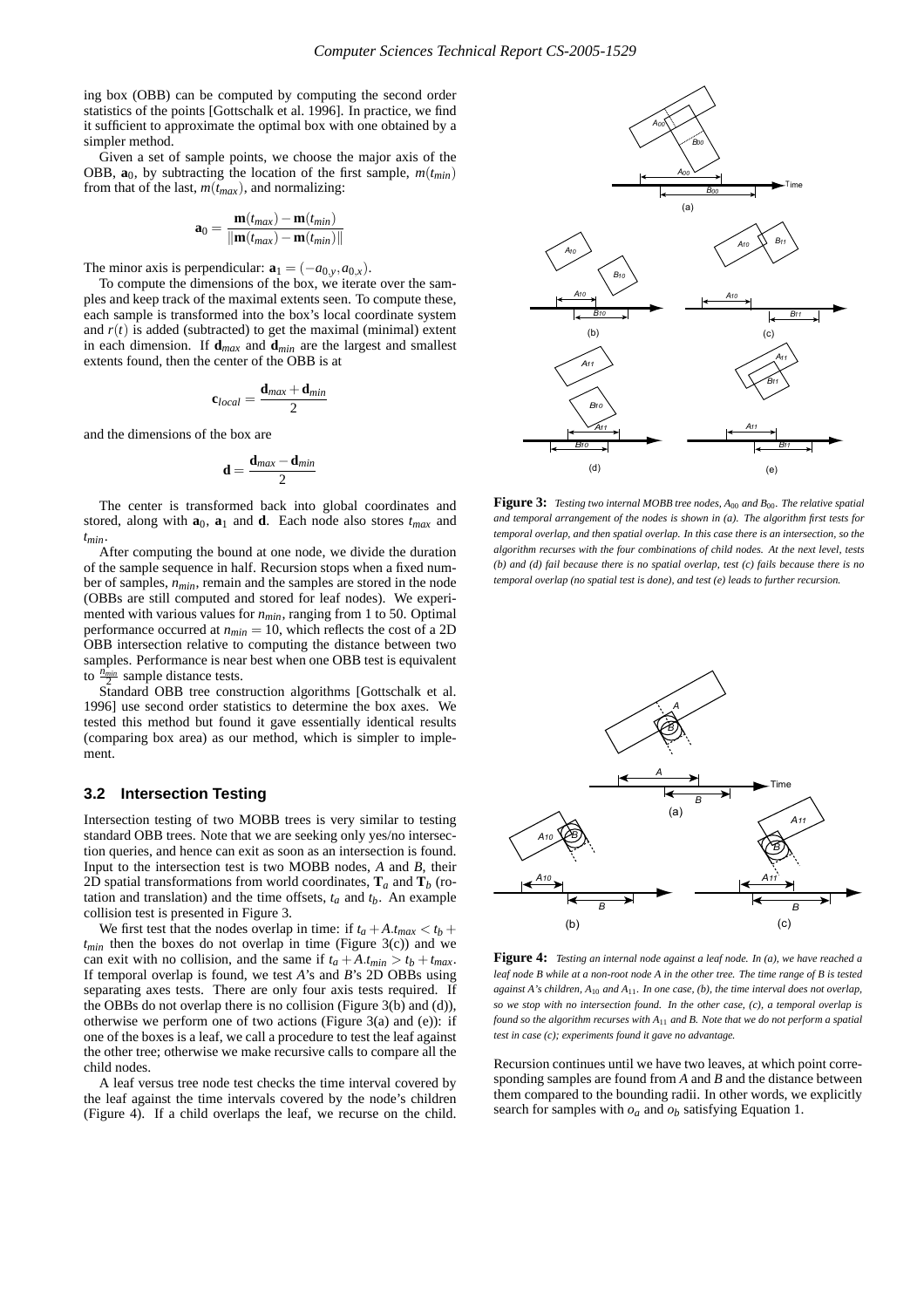

**Figure 5:** *Three levels in an unrestricted MOBB (UMOBB) tree hierarchy. In this tree, bounding volumes are 3D OBBs in space-time, removing the restriction that one axis align with the time dimension. Boxes are still split evenly in the time dimension, but a 3D OBB is fitted to the samples. UMOBB trees have tighter bounds than MOBB trees, but are more expensive to test for intersection.*



**Figure 6:** *Computing the extent of a sample disk for a 3D space-time OBB. The disk has the center of its base located at the sample point,* **p***, with radius vector* **r** *and height dt.* We must find the minimal and maximal projections onto the axes  $\mathbf{a}_0$  *and*  $\mathbf{a}_2$ *. Note the asymmetry in the cylinder's position.*

# **4 UNRESTRICTED MOBB TREES**

The MOBB trees described thus far always use the time axis as one of the OBB axes in 3D space-time. This restriction can be relaxed, essentially treating the samples as regular 3D geometry and building 3D OBBs to bound them. We refer to trees built in this manner as Unrestricted MOBB trees, or UMOBB trees. UMOBB trees are expected to give tighter space-time bounds (Figure 5), and hence require fewer tests to identify non-intersecting cases.

To determine the axes of the 3D OBB in space-time, we determine the first axis,  $\mathbf{a}_0$ , by subtracting the space-time location of the first sample,  $(\mathbf{m}(t_{min}); t_{min})$  from that of the last,  $(\mathbf{m}(t_{max}); t_{max})$  and normalizing (similar to the 2D case, but including the time dimension). We obtain a second axis,  $\mathbf{a}_1$ , mutually orthogonal to  $\mathbf{a}_0$  and the time dimension,  $(0,0,1)$ . Finally,  $\mathbf{a}_2 = \mathbf{a}_0 \times \mathbf{a}_1$ .

The dimensions of the box are found by transforming the sample points into the box's coordinate system, projecting the extents of the samples' cylinders onto the axes and hence finding the maximal projection across all samples. Figure 6 illustrates the projection. First we compute **r**, which is the vector with length equal to the disk's radius,  $\vec{r}$ , aligned with  $\mathbf{a}_0$  in the *xy*-plane:

$$
\mathbf{r} = r \frac{(\mathbf{a}_{0,x}, \mathbf{a}_{0,y}, 0)}{\|(\mathbf{a}_{0,x}, \mathbf{a}_{0,y}, 0)\|}
$$

From the figure, we see that

$$
min_0 = -\mathbf{r} \cdot \mathbf{a}_0
$$
  
\n
$$
min_2 = \mathbf{r} \cdot \mathbf{a}_2
$$
  
\n
$$
max_0 = \mathbf{r} \cdot \mathbf{a}_0 + dt \mathbf{a}_{0,t}
$$
  
\n
$$
max_2 = -\mathbf{r} \cdot \mathbf{a}_2 + dt \mathbf{a}_{2,t}
$$

The extents in the remaining direction,  $\mathbf{a}_1$ , are at distance *r* by construction. Taking the maximum and minimum over all samples gives us the necessary information to compute the box origin and dimensions. The node of an UMOBB tree stores the box properties (origin, axes, dimensions) in addition to *tmin* and *tmax*. Keeping



**Figure 7:** *Snapshot of the crowd simulation used to explore the performance of MOBB trees. The environment is a 30*×*40 meter rectangle containing 100 agents.*

the times allows for a fast early reject test when looking for box intersections.

Intersection testing of UMOBB trees is is essentially identical to that of MOBB trees, the only difference being the use of 3D OBB tests. A 2D transformation plus a time offset becomes a 3D space-time transformation by applying the rotation about the *t*-axis and using the temporal offset as a translation in the *t* dimension. Otherwise the algorithm is identical.

# **5 EXPERIMENTS**

We performed a series of experiments to explore the benefits of MOBB trees under an application workload. Our test environment is a crowd simulator in which agents wander through the world avoiding collisions (Figure 7). The agents are animated with a Snap-Together Motion [Gleicher et al. 2002] style motion graph built from 51 motions. The motions have an average length of only 2.1 seconds, or 63 frames. With  $n_{min} = 10$  (the number of samples in a leaf node), the tree is very shallow - only 3 levels on average. This limits to some extent the benefits we see from a hierarchical method. The radius of the bounding sphere around each agent was fixed at  $r = 1.85$  meters.

As a base case for comparison, we used MOBB trees that performed bounding box tests only at the root, referred to as "1 level" trees in Table 1. These trees simulate a collision detection method that tests an OBB bound for the entire motion, and then uses binary search on time to identify potentially overlapping samples (a hierarchy in time but not space). Our results hence show the performance advantage gained from a hierarchy of bounds compared to an algorithm that uses only a root bound but is otherwise intelligent about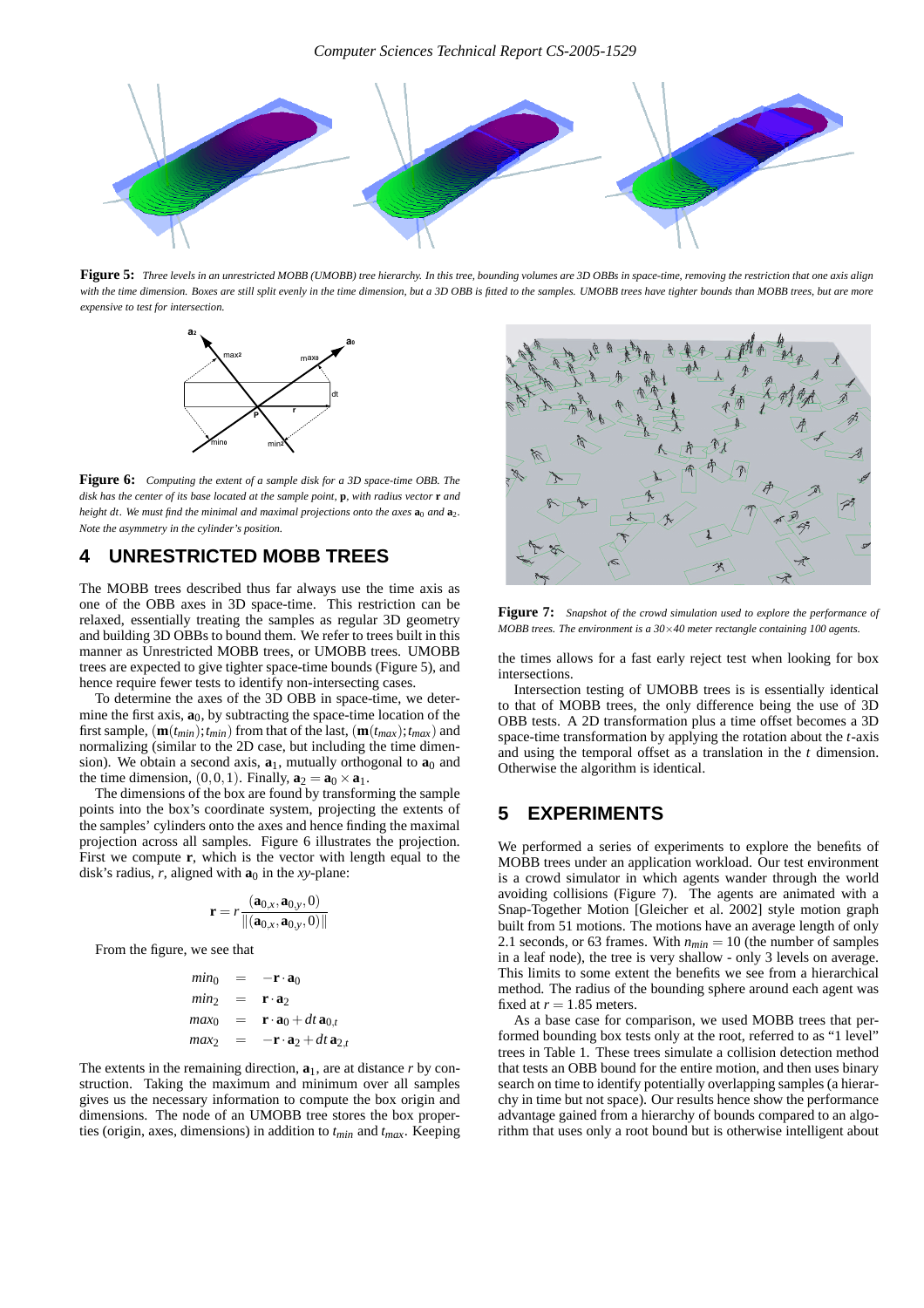| Method               | Time $(10^{-6}s)$ | # 2D | # 3D | # sample |
|----------------------|-------------------|------|------|----------|
| MOBB 1 level         | 4.6               | 0.45 |      | 10.3     |
| <b>UMOBB 1 level</b> | 4.5               |      | 0.45 | 10.0     |
| <b>MOBB</b>          | 2.3               | 1.7  |      | 0.91     |
| <b>UMOBB</b>         | 2.2               | 0.16 | 1.53 | 0.77     |
| Hybrid 1             | 2.1               | 0.40 | 1.34 | 0.77     |
| Hybrid 2             | 2.0               | 15   | 0.25 | 0.81     |

**Table 1:** *Results for our application-based experiment. See the text for a description of the methods. The table shows average time per intersection query, the average number of 2D and 3D OBB tests per intersection query, and the average number of sample-sample overlap tests. Note that, even though the UMOBB contains no explicit 2D nodes, some 3D boxes end up aligned and hence are treated as 2D. This explains the non-zero count for 2D tests in the UMOBB trees.*



**Figure 8:** *One of the long motions used in our experiments. The motion clip is of someone walking in circles.*

avoiding sample tests.

In addition to results for the "1 level", MOBB and UMOBB trees, we also experimented with two hybrid trees: one used an MOBB node for the root and UMOBB nodes for the rest of the tree; while the other used a UMOBB node for the root and MOBB nodes elsewhere. These are listed as "Hybrid 1" and "Hybrid 2" in Table 1.

The experiments were performed on a PC running Windows with a 3.0GHz Athlon processor. Each experiment ran for 2 minutes of simulated time. Approximately 80% of all queries returned negative at the root node test, which is a sufficiently large percentage to make the fast but inaccurate MOBB trees' 2D OBB test perform very similarly to the more expensive UMOBB trees' 3D OBB test at the root node level (the results for "Level 1" testing). However, at nodes deeper in the tree the MOBB boxes improve in fit, and they perform better than UMOBB nodes due to their cheaper cost per test. The hybrid trees confirm this result. Overall then, in this environment it matters little which hierarchical method we use.

The short motions of our target environment limit the performance gains available through a hierarchical method. We see only around a factor of 2 improvement over a non-spatial (but still temporal) hierarchy. Longer motions provide greater performance improvements, so we conducted another experiment using a simulation style workload (in terms of percentage of positive tests) but in an isolated test environment.

Our second experiment used 14 motions with an average length of 42 seconds. We performed an identical set of 100000 tests with each style of tree, each test using a random translation, rotation and temporal offset on one of the motions. These tests were done on a 3GHz Pentium 4 PC running Linux. The results are in Table 2, and an example motion appears in Figure 8. On longer motions, MOBB trees perform best by a small margin, and the almost identical per-

| Method               | Time $(10^{-6}s)$ | # 2D | #3D  | # sample |
|----------------------|-------------------|------|------|----------|
| MOBB 1 level         | 68.3              | 0.83 |      | 306      |
| <b>UMOBB 1 level</b> | 68.1              |      | 0.83 | 307      |
| <b>MOBB</b>          | 5.9               | 27.5 |      | 4.15     |
| <b>UMOBB</b>         | 6.8               | 0.62 | 21.6 | 3.10     |
| Hybrid 1             | 6.8               | 1.45 | 20.8 | 3.10     |
| Hybrid 2             | 6.0               | 26.7 | 0.83 | 4.15     |

**Table 2:** *Results for our experiment using longer motion clips. The methods are described in the text. The table shows average time per intersection query, the number of 2D and 3D OBB tests performed, and the number of sample-sample overlap tests. We see MOBB trees slightly out-performing the unrestricted tree, reflecting the relatively high cost of 3D OBB tests compared to 2D tests.*

formance of the "Hybrid 2" trees (containing almost all MOBB nodes) supports the conclusion that faster tests with looser MOBB bounds are preferable in this application to the slower UMOBB tests. Regardless of the exact type of bounding tree, we consistently see roughly an order of magnitude improvement. Intuitively, the motions are long enough to allow pairs to frequently start nearby (meaning their root nodes overlap) and move away from each other (meaning that spatial testing is effective when temporal is not).

# **6 Discussion**

We have presented a novel bounding volume methodology, Motion Oriented Bounding Box trees, for motion capture clips that exploits a spatio-temporal hierarchy. In practice, we found a restricted form of OBB, with one axis aligned with time, formed the most effective bound for motion data. Experimental tests confirmed that hierarchical bounds are more effective for longer motions – short motions produce trees that are too shallow. Hence, hierarchical bounds are most applicable in planning type applications where long sequences must be tested for intersection, rather than highly reactive environments in which clips are typically short. In the former situation, we saw an order of magnitude improvement in collision detection time, while in the latter case the fastest approach is likely to be a binary search on time for overlapping samples, followed by direct comparison of sample positions.

An extension we are exploring is the application of hierarchical bounds to sequences that are temporally combined at run-time, as occurs in motion graphs. Combinations of short clips obviously produce longer ones, and hence suit our technique. It is insufficient to simply test each short segment; better performance should result from combining small trees from the bottom up into larger trees. Advances in this area will result in more realistic simulation of interactive characters, and hence more engaging virtual worlds.

## **References**

- ABDEL-MALEK, K., BLACKMORE, D., AND JOY, K. 2002. Swept volumes: Foundations, perspectives, and applications. *International Journal of Shape Modeling*. Submitted.
- BASCH, J., ERICKSON, J., GUIBAS, L. J., HERSHBERGER, J., AND ZHANG, L. 2004. Kinetic collision detection for two simple polygons. *Computational Geometry 27*, 3, 211–235.
- EBERLY, D. 2001. *3D Gamem Engine Design: a practical approach to real-time computer graphics*. Academic Press.
- FOISY, A., AND HAYWARD, V. 1993. A safe swept volume method for collision detection. In *The sixth international Symposium of Robotics Research*, 61–68.